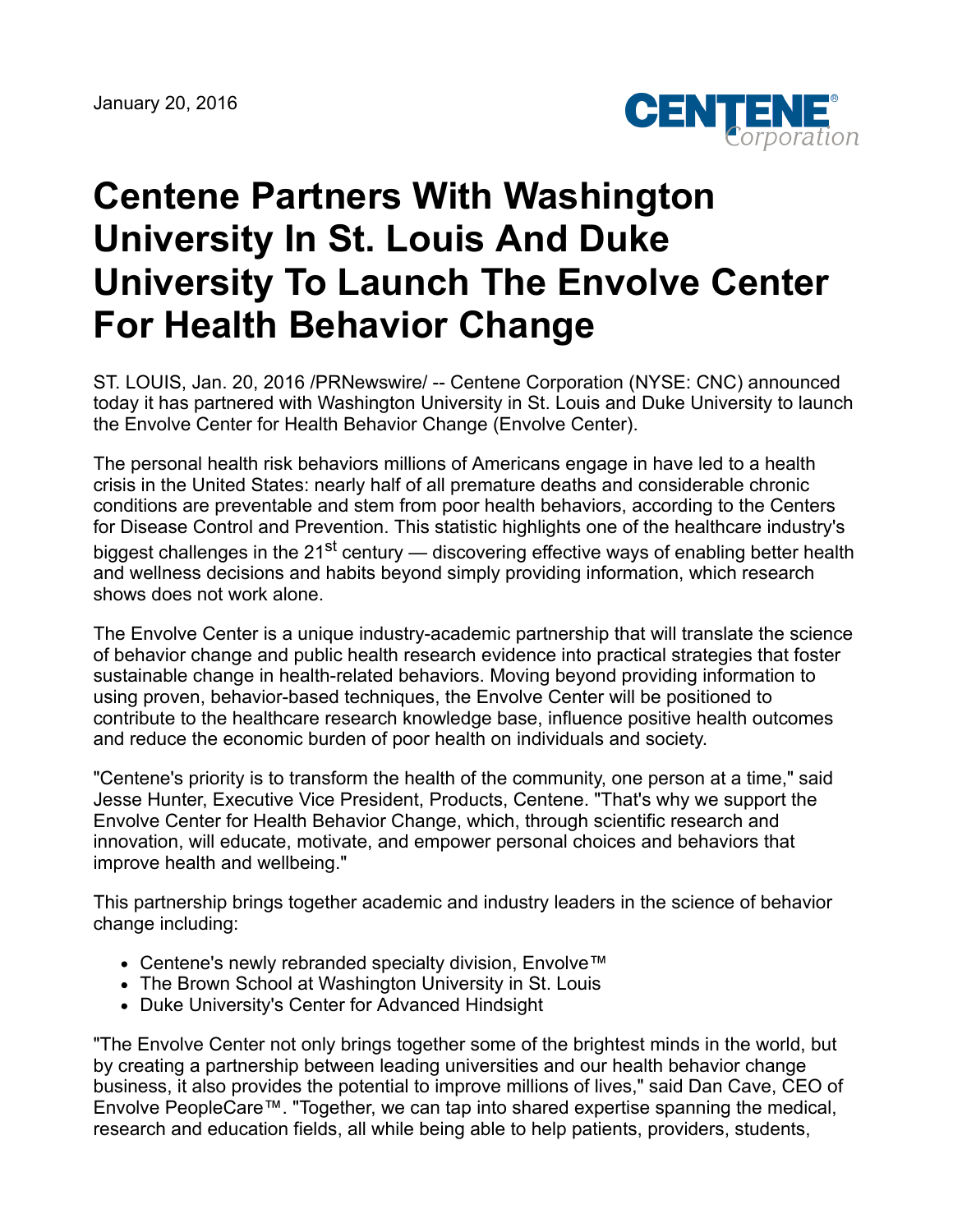companies and the public at large improve their lives through innovative discoveries in the science of health behavior change."

The Envolve Center's research leadership team comprises world-renowned scholars in the fields of behavioral economics, health communication, obesity prevention, and social and economic development. Michal Grinstein-Weiss, PhD, a social and economic policy expert who has led successful large-scale research projects for federal, philanthropic, and industry partners, will lead the Envolve Center as director and principal investigator. Other lead researchers include:

- Dan Ariely, James B. Duke Professor of Psychology and Behavioral Economics, Duke University; Founding member of the Center for Advanced Hindsight
- Debra Haire-Joshu, Joyce Wood Professor, Brown School; Director, Center for Diabetes Translation Research; Director, Center for Obesity Prevention and Policy Research, Washington University in St. Louis
- Matthew Kreuter, Associate Dean for Public Health, Kahn Family Professor of Public Health, Brown School; Founder and Senior Scientist, Health Communication Research Laboratory, Washington University in St. Louis

"The most compelling aspect of this partnership is that industry and academia are coming together with a shared mission of using cutting-edge science to improve the health of millions of Americans," said Michal Grinstein-Weiss, PhD, Washington University in St. Louis.

"Some of the most important and devastating irrational behaviors play out in healthcare. So many of our bad health outcomes are caused by small mistakes that we do every day: overeating, not washing our hands, not exercising, etc." said Dan Ariely, PhD, Duke University. "As academics, we are limited in our ability to study and help in this very important domain, which is why I am so excited about this collaboration — and I am looking forward to studying, understanding and ultimately making an impact on health together."

The Envolve Center's leadership team has developed a multi-pronged approach to drive positive health outcomes, prevent disease and ultimately reduce the economic burden of healthcare costs by addressing areas of preventable health risk. The initial research agenda will prioritize:

- Using insights of behavioral economics to promote health behavior change
- Tailoring communications for improved health outcomes
- Designing and implementing an inter-generational lifestyle change program for parents and children

The launch event of the Envolve Center will occur on Thursday, January 28, in St. Louis at Washington University in St. Louis. The event will feature presentations on research priorities, a special guest keynote, and perspective from industry and academic leadership.

## **About Centene Corporation**

[Centene Corporation,](http://www.centene.com/) a Fortune 500 company, is a leading *multi-line* healthcare enterprise that provides programs and services to government sponsored healthcare programs, focusing on under-insured and uninsured individuals. Many receive benefits provided under Medicaid, including the State Children's Health Insurance Program (CHIP), as well as Aged, Blind or Disabled (ABD), Foster Care and Long Term Care (LTC), in addition to other statesponsored/hybrid programs, and Medicare (Special Needs Plans). The Company operates